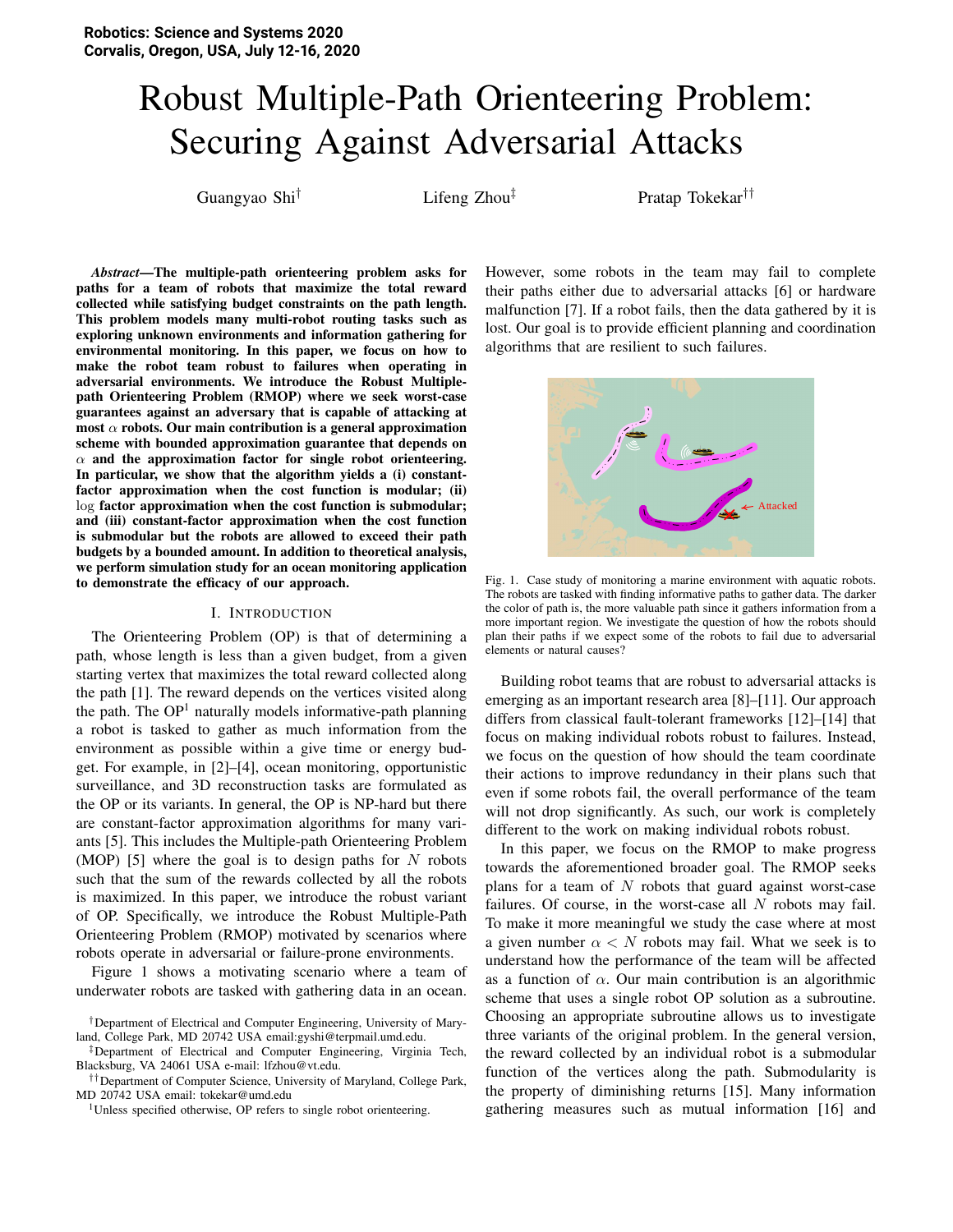coverage area [\[17\]](#page-8-11) are known to be submodular. We also study special cases where the reward function is strictly modular (i.e., additive) and where the budget constraint for each robot can be relaxed by a bounded amount.

# *A. Related work*

The orienteering problem has been researched extensively by both theoretical computer science and operations research communities. The review by Vansteenwegen [\[1\]](#page-7-0) summarizes various algorithms for OP and its variants. We highlight the results most closely related to our work. Blum et al. [\[5\]](#page-8-2) presented a polynomial time 4–approximation for OP when the objective function is modular. This result is then extended to yield a 5–approximation for the MOP assuming all robots start at different vertices. If the reward function is submodular, Chekuri and Pal [\[18\]](#page-8-12) present a recursive greedy algorithm for a single robot that yields a  $O(log(OPT))$  approximation algorithm, where  $OPT$  is the reward collected by the optimal algorithm. The algorithm runs in quasi-polynomial time.

Singh et al. [\[19\]](#page-8-13) showed how to use OP and MOP for active information gathering to learn a spatial model of the environment represented by Gaussian Processes. Their algorithms sequentially finds paths for each robot using the single-robot algorithms by Blum et al. [\[5\]](#page-8-2) and Chekuri and Pal [\[18\]](#page-8-12) as subroutines. Atanasov et al. [\[20\]](#page-8-14) recently presented a decentralized version for multi-robot information gathering along similar lines as [\[19\]](#page-8-13). They use a submodular objective function but solve a finite horizon planning problem as opposed to OP. However, none of these works account for potential failures of the robots, as we do in RMOP.

Recently, Jorgensen et al. introduced the Matroids Team Surviving Orienteers Problem (MTSO) [\[2\]](#page-8-0) which does account for individual robot failures. They assume that there is some given probability of failure associated with every edge in the environment. The goal is to maximize the expected rewards while ensuring each path satisfies some survival chance constraints. MTSO is appropriate when the failures of robots are random and follow a known distribution. The version we study, the RMOP, accounts for worst-case failures which makes it better suited when operating in adversarial conditions or in stochastic conditions when worst-case guarantees are sought due to unknown probability distributions.

Our work builds on recent work on robust submodular maximization [\[21\]](#page-8-15)–[\[26\]](#page-8-16) which select sets that are robust to worst-case removal of some subset of items. The challenge in this framework is to solve the trade-off between too much overlap, thereby not enough coverage (i.e., reward) and too little overlap, thereby not enough redundancy. The conceptual idea in these papers is similar — the final solution consists of two subsets, one that has enough redundancy to ensure robustness against worst-case removal and the other that has enough coverage to get good overall performance. Orlin et al. [\[21\]](#page-8-15) term the former as "copies" whereas it is called as "baits" in [\[25\]](#page-8-17). The robust submodular maximization formulation has been applied for multi-robot, multi-target tracking

in centralized [\[25\]](#page-8-17) and decentralized settings [\[26\]](#page-8-16) as well as for active information gathering with multi-robot teams [\[24\]](#page-8-18).

We seek similar robustness guarantees as in the works mentioned in the previous paragraph. The key technical advancement we make is that these prior work solve a single step selection problem whereas we solve a multi-step planning problem. As a result, the single robot problem in the prior work can be trivially solved optimally (amounts to selecting the best amongst a finite set of options), whereas in the RMOP the single robot problem (OP) itself is NP-Hard. While both [\[25\]](#page-8-17) and [\[24\]](#page-8-18) use their results for planning over a finite horizon, they make key assumptions that are limiting. Schlotfeldt [\[24\]](#page-8-18) assume that the single robot information gathering problem can be solved optimally (c.f. Proposition 1) whereas Zhou et al. [\[25\]](#page-8-17) repeatedly solve the problem at each time step. Instead, we show how to use an approximate solution to the OP to yield a bounded approximation solution to the RMOP.

# *B. Contributions*

The main contributions of this paper are as follows. We introduce the Resilient Multiple-Path Orienteering Problem. We present a general approximation scheme to solve RMOP. We analyze the running time and the performance of the algorithm. In particular, we show that the approximation ratio is a constant of the approximation factor for single robot OP. We show how to employ three single robot algorithms for modular and submodular OP as subroutines in our algorithm and analyze their performance. We evaluate the performance of our algorithm using simulations involving a case study of ocean monitoring with a team of robots. In addition, we give an alternative and more complete proof on the bound of sequential algorithm in [\[19\]](#page-8-13) which is of independent interest.

The rest of the paper is organized as follows. We provide the necessary background on submodular functions and formally introduce the RMOP in Sec. [II.](#page-1-0) Next, the approximation algorithm is proposed in Sec. [III.](#page-2-0) Detailed analysis of the proposed algorithm is given in Sec. [IV.](#page-4-0) Finally, simulation results are given in Sec. [V.](#page-5-0)

# II. PROBLEM DESCRIPTION

<span id="page-1-0"></span>In this section, we formally describe the Robust Multiple Orienteering Problem. We start by introducing notations and conventions used in the paper.

We use calligraphic fonts to denote sets (e.g.  $A$ ). Given a set  $A$ ,  $2^A$  denotes the power set of  $A$  and  $|A|$  denotes the cardinality of A. Given another set B, the set  $A \setminus B$  denotes the set of elements in  $A$  but not in  $B$ . Given a set  $V$ , a set function  $f: 2^{\mathcal{V}} \mapsto \mathbb{R}$ , and an element  $x \in \mathcal{V}$ ,  $f(x)$  is a shorthand that denotes  $f({x})$ . We use  $f_{\mathcal{A}}(\mathcal{B})$  to denote  $f(\mathcal{A} \cup \mathcal{B}) - f(\mathcal{A})$ .

We now define two useful properties of set functions.

**Definition 1** (Normalized Monotonicity). For a set  $V$ , a function  $f: 2^{\mathcal{V}} \mapsto \mathbb{R}$  is called as normalized, monotonically nondecreasing if and only if for any  $A \subseteq A' \subseteq V, f(A) \leq f(A')$ and  $f(A) = 0$  if and only if  $A = \emptyset$ .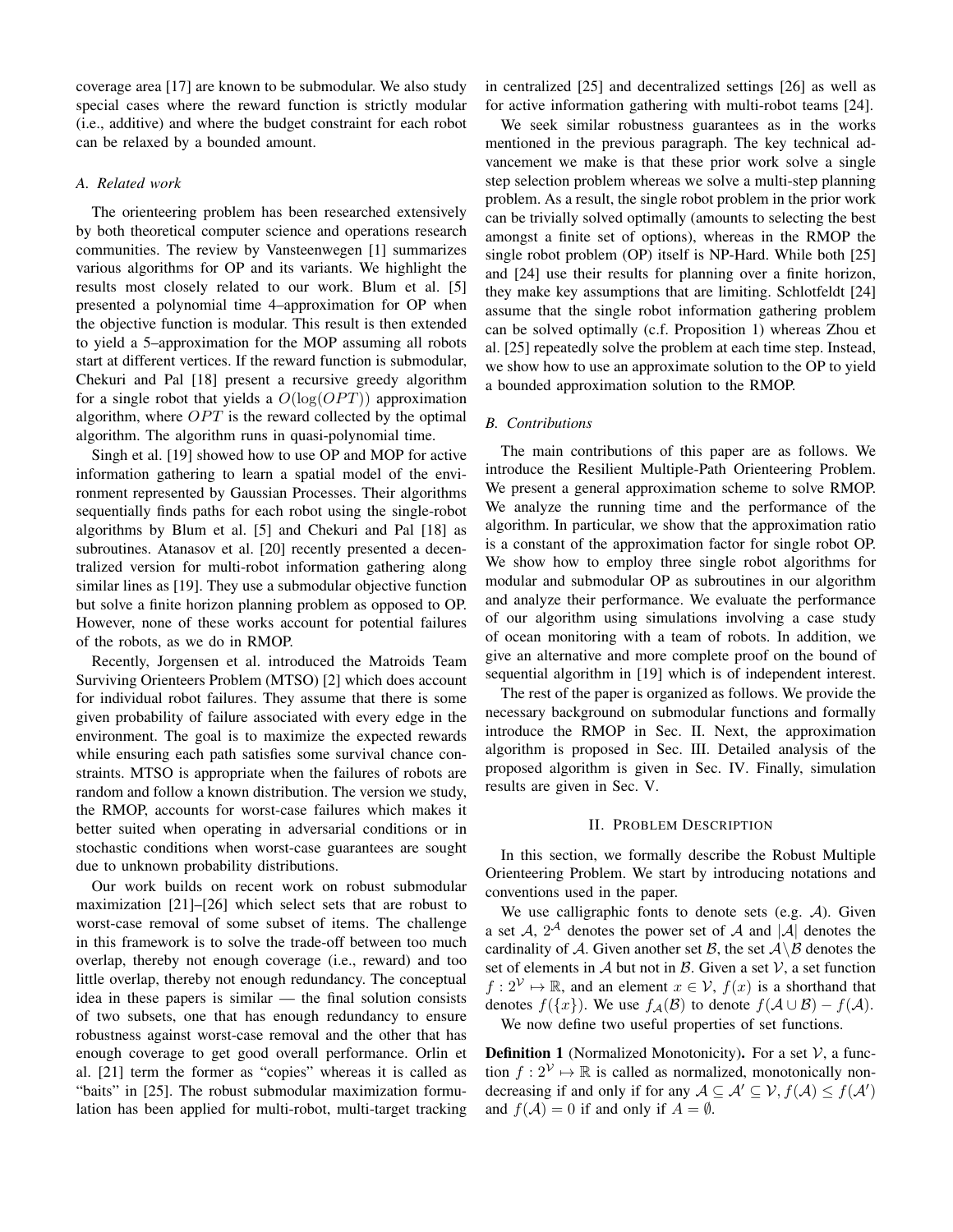As a short-hand, we refer to a normalized, monotonically non-decreasing function as simply a monotone function.

**Definition 2** (Submodularity). For a set  $V$ , a function  $f$ :  $2^{\mathcal{V}} \mapsto \mathbb{R}$  is submodular if and only if for any sets  $\mathcal{A} \subseteq \mathcal{V}$  and  $\mathcal{A}' \subseteq \mathcal{V}$ , we have  $f(\mathcal{A}) + f(\mathcal{A}') \geq f(\mathcal{A} \cup \mathcal{A}') + f(\mathcal{A} \cap \mathcal{A}')$ ;

Let  $G(V, \mathcal{E})$  be a graph. A path  $\mathcal P$  in G is an ordered sequence of non-repeated vertices. As a shorthand, we use  $P$ to denote both the path (ordered set) as well as the unordered set of vertices along the path. Let  $\mathcal{T} = 2^{\mathcal{V}}$  denote the power set of  $V$ . Intuitively,  $T$  is the superset of all possible sets of vertices that a robot may visit along its path. The cost of a path P, denoted by  $C(\mathcal{P})$ , is the sum of the edge weights along the path. We assume that the edge weights are metric. We study the *rooted* version of the problem where the path for robot *i*, denoted by  $P_i$ , must begin at a specific vertex  $v_{s_i}$ .

We consider the case that the *reward function*,  $q(\mathcal{P}) : \mathcal{T} \rightarrow$  $\mathbb{R}_+$ , of a single robot is a monotone submodular function. We also study the special version where the function is modular (i.e., reward of a path is the sum of rewards of the vertices along the path).

Let  $S$  be some collection of  $N$  paths corresponding to the  $N$ robots in the team,  $S = {\mathcal{P}_1, \mathcal{P}_2, \ldots, \mathcal{P}_N}$ . The team reward collected by any subset  $S' \subseteq S$  is given by,

<span id="page-2-1"></span>
$$
f(S') = g\left(\bigcup_{\mathcal{P}_i \in S'} \mathcal{P}_i\right). \tag{1}
$$

Note that reward function of the team  $f(S')$  is a submodular function irrespective of whether the single robot reward function  $q(\mathcal{P}_i)$  is submodular or not. Multiple robots can visit the same vertex but only one visit is accounted for when computing the reward of the team. That is, there can be no double counting of the rewards.

We are now ready to formally define our problem.

<span id="page-2-3"></span>**Problem 1** (RMOP). *Given a metric graph*  $G(V, E)$ *, N robots* with starting positions  $\{v_{s_1}, v_{s_1}, \ldots, v_{s_N}\}$ , budget constraint *B*, a single robot reward function  $g(\mathcal{P})$  :  $\mathcal{T} \to \mathbb{R}_+$ , and a *team reward function* f *as defined in Equation [1,](#page-2-1) the Robust Multiple-Path Orienteering Problem seeks to find a collection of* N paths,  $S = \{P_1, \ldots, P_N\}$  *that are robust to the worstcase failure of* α *robots:*

$$
\max_{\mathcal{S}\subseteq\mathcal{T}}\min_{\mathcal{A}\subseteq\mathcal{S}}f(\mathcal{S}\setminus\mathcal{A})
$$
  
s.t.  $|\mathcal{A}| \leq \alpha, 0 < \alpha < N$   
 $|\mathcal{S}| = N$   
 $C(\mathcal{P}_j) \leq B.$  (2)

*where additionally*  $v_{s_i}$  *must be the starting vertex when constructing a path*  $P_i$  *for robot j.* 

The RMOP can be interpreted as a two-stage perfect information sequential game, where the first player (i.e., the team of robots) chooses a set  $S$ , and the second player (i.e., the adversary), knowing S, chooses a subset A to remove from S. We seek worst-case guarantees — in practice, the adversary may not know the paths for each robot. By playing against this stronger adversary, we guarantee that the performance against a weaker one will be even better. We evaluate this empirically by considering attack models other than the worst one.

The adversarial model considered in this paper is the same as that in prior work on robust submodular optimization [\[22\]](#page-8-19), [\[23\]](#page-8-20), [\[25\]](#page-8-17). However, RMOP is even harder since even at the single robot level, the optimization problem we need to solve (i.e., OP) is NP-Hard. Nevertheless, we present a constantfactor approximation algorithm for this problem next.

# III. ALGORITHM FOR RMOP

<span id="page-2-0"></span>In this section, we present the general algorithm to solve RMOP (Algorithm [1\)](#page-2-2). The algorithm uses a generic subroutine for solving OP. In the next section, we show examples of three subroutines that can be used and show how they affect the performance of the algorithm.

Before we describe the algorithm, we present additional notation. If S' is a set of  $N' \leq N$  paths, then let  $\mathcal{R}(S')$  denote the set of corresponding  $N'$  robots whose paths are contained in S'. We use  $\mathcal{A}^*(\mathcal{S}) \triangleq \arg \min_{\mathcal{A}} f(\mathcal{S} \setminus \mathcal{A})$  to denote the worst-case set of paths that are removed from a given set of path S. Therefore,  $S \setminus A^*(S)$  denotes the set of paths that are not attacked from S with  $|\mathcal{A}^*(\mathcal{S})| \leq \alpha$ .

<span id="page-2-2"></span>The algorithm consists of two main steps: first, it calls a subroutine for solving OP N times to compute a path for each robot independently. It then chooses  $\alpha$  paths (denoted by  $S_1$ ) with highest individual rewards without considering overlap with other robots; Second, it uses sequential greedy assignment to find paths for the rest of the robots (denoted by  $S_2$ ) by querying the OP subroutine  $N - \alpha$  times. The while loop is used to maintain an invariant that the paths in  $S_1$  are always better than the paths in  $S_2$ .

As described earlier, there is a tradeoff between redundancy and coverage in RMOP. The two set of paths are constructed so that  $S_1$  adds redundancy and  $S_2$  adds coverage, together yields a provably good solution for RMOP. We explain each step in Algorithm [1](#page-2-2) next.

*Constructing*  $S_1$ : Each of the  $\alpha$  paths in  $S_1$  are better than those in  $S_2$ . The paths in  $S_1$  may overlap with each other and also overlap with those in  $S_2$ . Thus, these paths serve to add redundancy to the team. Constructing the best  $\alpha$  paths with respect to  $f$  itself is NP-hard. Therefore, Algorithm [1](#page-2-2) firstly solves orienteering problem for each robot independently and stores in  $M$  the (approximately optimal) paths for individual robots (lines 2–5). Then Algorithm [1](#page-2-2) sorts the paths in  $M$ based on their collected rewards (line 8) and chooses the  $\alpha$ best paths to be  $S_1$  (line 9).

*Constructing*  $S_2$ : After finding  $S_1$ , Algorithm [1](#page-2-2) needs to find the best paths for the rest of robots  $\mathcal{R}\backslash\mathcal{R}(\mathcal{S}_1)$ . Unlike  $\mathcal{S}_1$ , here the algorithm explicitly considers overlap when finding the paths. Thus,  $S_2$  serves to add coverage to the solution.

However, selecting optimal paths for  $\mathcal{R} \setminus \mathcal{R}(S_1)$  is a multiple-path orienteering problem and is also NP-hard. Therefore, Algorithm [1](#page-2-2) approximates the solution by employing the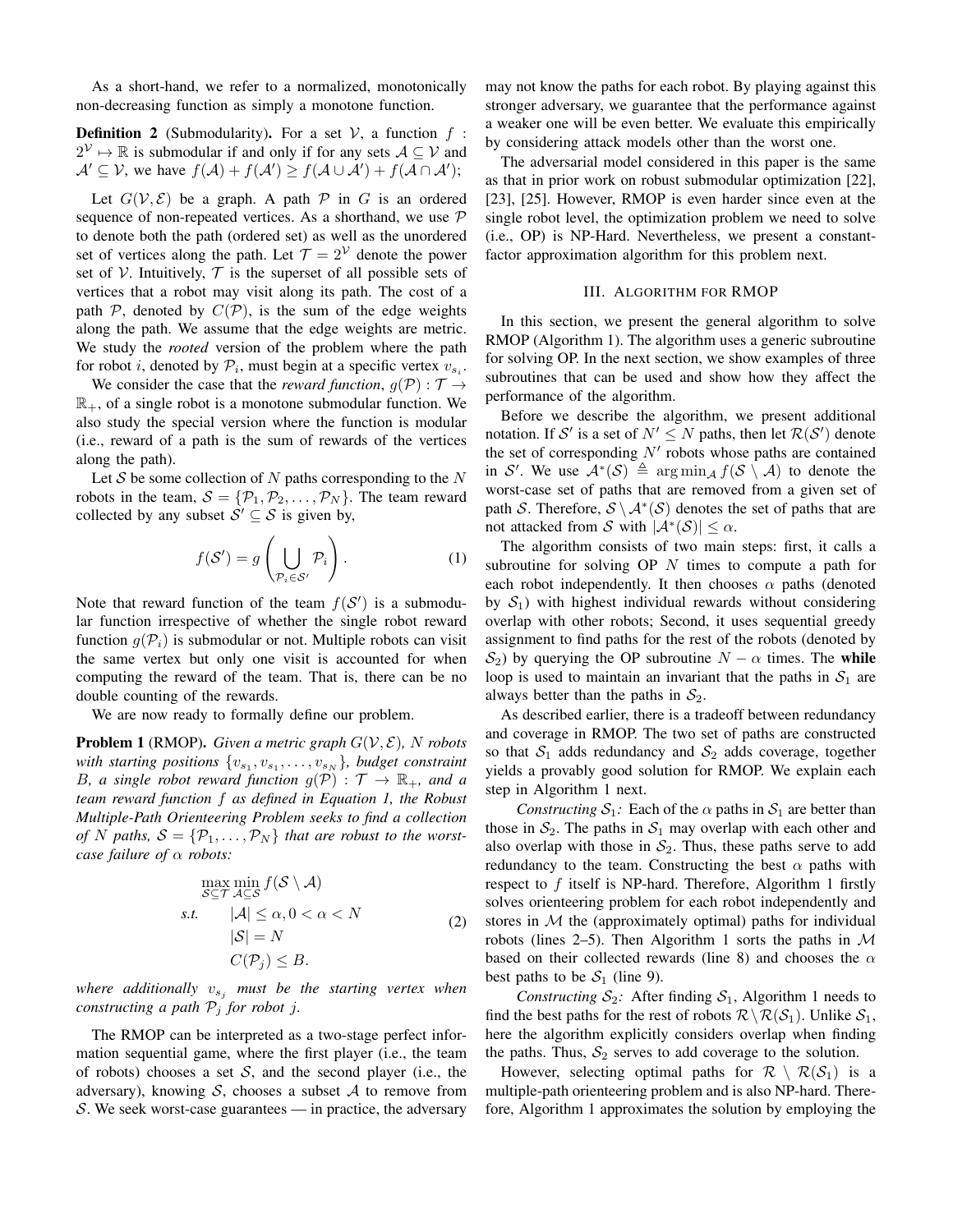# Algorithm 1: Algorithm for Problem [1](#page-2-3)

Input : Per problem [1](#page-2-3) requires following inputs: • set of robots  $\mathcal{R} = \{1, \ldots, N\}$ • metric graph  $G$ • starting vertices  $\{v_{s_1}, v_{s_2}, \ldots, v_{s_N}\}\;$ • number of maximum potential attacks  $\alpha$  and budget B **Output:** Set  $S$  of paths for each robot  $1 \mathcal{S}_1 \leftarrow \emptyset, \mathcal{S}_2 \leftarrow \emptyset, \mathcal{M} \leftarrow \emptyset$ 2 for  $i \leftarrow 1$  to N do<br>3  $\mid P_i \leftarrow OP(G, v)$  $\mathfrak{p}_i \leftarrow OP(G, v_{s_i}, B)$ 4  $\mathcal{M} \leftarrow \mathcal{M} \cup {\{\mathcal{P}_i\}}$ 5 end 6  $flag \leftarrow True$ <sup>7</sup> while *flag* do 8 Sort elements in  $M$  such that  $\tilde{\mathcal{M}} = {\mathcal{P}_1', \mathcal{P}_2', \dots, \mathcal{P}_N'}$  and  $f({\mathcal{P}_1'}) \ge f({\mathcal{P}_2'}) \ge \ldots \ge f({\mathcal{P}_N'})$  $\boldsymbol{\beta} \left[ \boldsymbol{\mathcal{S}}_1 \leftarrow \{\mathcal{P}_1^\prime, \mathcal{P}_2^\prime, \dots, \mathcal{P}_\alpha^\prime \} \right]$ <sup>10</sup> //extract starting positions for the rest of robots  $\tilde{v}_s \leftarrow \{v_{s_j} | \forall j \in \mathcal{R} \setminus \mathcal{R}(\mathcal{S}_1) \}$ <sup>11</sup> //Sequential greedy assignment  $\mathcal{S}_2 \leftarrow \text{SGA}(G, \tilde{v}_s, B)$ <sup>12</sup> //while loop control 13 if  $f(\mathcal{P}_i) \ge f(\mathcal{P}_j)$ ,  $\forall \mathcal{P}_i \in \mathcal{S}_1, \mathcal{P}_j \in \mathcal{S}_2$  then<br>
14  $\int lag \leftarrow$  False 14  $\int_{15}^{14}$  flag ← False else 16 Find all robots  $j \in \mathcal{R}(S_2)$  such that<br>  $\exists i \in \mathcal{R}(S_1), f(\{\mathcal{P}_i \in S_2\}) > f(\{\mathcal{P}_i\})$ 17  $\exists i \in \mathcal{R}(S_1), f(\{\mathcal{P}_i \in S_2\}) > f(\{\mathcal{P}_i \in S_1\})$ <br>18 Replace the path stored in M corresponding Replace the path stored in  $M$  corresponding to robot  $j$  with the better path found when constructing  $S_2$ 19 end 20 end 21  $S \leftarrow S_1 \cup S_2$ 

sequential greedy algorithm (line 11). For completeness, we present the pseudocode for SGA in Algorithm [2.](#page-3-0)

Specifically, for robots in  $\mathcal{R} \setminus \mathcal{R}(\mathcal{S}_1)$ , Algorithm [2](#page-3-0) finds a path using an approximation algorithm for OP (line 4). Then, Algorithm [2](#page-3-0) sets the reward for the vertices visited by that robot to be zero (lines 6–8). This process repeats until we find a path for all robots. Here we implicitly assume that there is at least one path for each robot satisfying the budget constraints.

The paths in  $S_1 \cup S_2$  form the solution to RMOP. However, we also have an outer while loop which we explain next.

*Invariant:* Our analysis requires the paths in  $S_1$  and  $S_2$ to have the following property:  $f(\{\mathcal{P}_i\}) \geq f(\{\mathcal{P}_j\}), \forall \mathcal{P}_i \in$  $S_1, \mathcal{P}_j \in S_2$ . This condition is trivially met if the single robot problem has to just choose the best amongst a fixed set of trajectories as in the prior work [\[22\]](#page-8-19), [\[25\]](#page-8-17). However, when solving RMOP, we employ a subroutine for solving OP which gives us the paths in  $S_1$  and  $S_2$ . Since the subroutine uses an approximation algorithm for OP instead of an exact optimal one, we cannot guarantee that this invariant holds. For example, if the subroutine uses randomness, then running the same algorithm twice may give different results. In any case, all we can guarantee is that the paths found by the subroutine will be no more than a constant from the optimal.

We fix this problem by utilizing a while loop (lines 7– 0). When the condition of the while loop holds (lines 13– 15), the loop flag is set to be false and the while loop terminates. Otherwise (lines 16–19), Algorithm [1](#page-2-2) will find those robots that violate the above inequality and update their corresponding paths in the set  $M$ . Recall that  $M$  is used to store the best path corresponding to each robot. Then, while loop will restart to construct  $S_1$  using the updated M and  $S_2$ for the remaining robots, again. We show that this loop will eventually terminate.

Corollary 1. *The while loop in Algorithm [1](#page-2-2) will terminate in a finite number of steps.*

*Proof.* If the flag is not set to false after an iteration of the while loop, then it must mean that at least one new path found when constructing  $S_2$ , say for robot j, is better than some path in  $S_1$ . Suppose this better path is  $\mathcal{P}'_j$ . Note that the set S consists of a path for the robot j, say  $P_j$ . Since  $S_1$  consists of the best  $\alpha$  paths in M and  $j \notin S_1$ , then it must mean that the path  $P'_{j}$  is strictly better than  $P_{j}$ . Thus, after every iteration of the while loop, if the flag is not set, then at least one path in M has improved. For each robot given a fixed budget, there is a maximum amount of reward that it can collect. We cannot keep increasing the rewards of paths in  $M$ . Therefore, while loop must terminate after finite iterations.

<span id="page-3-0"></span>

| <b>Algorithm 2:</b> Sequential Greedy Assignment                                                                                                                                                 |
|--------------------------------------------------------------------------------------------------------------------------------------------------------------------------------------------------|
| 1 function SGA $(G, v_s, B)$ ;                                                                                                                                                                   |
| Input:                                                                                                                                                                                           |
| • A graph $G$ representing environment                                                                                                                                                           |
| • Budget $B$ for each robot                                                                                                                                                                      |
| • Starting positions $v_s$                                                                                                                                                                       |
| <b>Output:</b> a collection $\mathcal A$ of paths                                                                                                                                                |
| $\mathfrak{a} \mathcal{A} \leftarrow \emptyset, G' \leftarrow G, N \leftarrow length(v_s)$                                                                                                       |
| 3 for $j \leftarrow 1$ to N do                                                                                                                                                                   |
| $\mathcal{P}_j \leftarrow OP(G', v_{s_i}, B);$<br>$\overline{\mathbf{4}}$                                                                                                                        |
|                                                                                                                                                                                                  |
| 4 $\begin{array}{c}\nP_j \leftarrow OP(G', v_{s_j},\n\end{array}$<br>6 $\begin{array}{c}\nA \leftarrow A \cup \{\mathcal{P}_j\} \\ \text{for each } v \in \mathcal{P}_j \text{ do}\n\end{array}$ |
| Set the reward of $v \in G'$ to be zero<br>$\overline{7}$                                                                                                                                        |
| end<br>8                                                                                                                                                                                         |
| 9 end                                                                                                                                                                                            |
| 10 return $A$                                                                                                                                                                                    |
| <i>Remark</i> 1 In practice the loop in Algorithm 1 typically                                                                                                                                    |

*Remark* 1*.* In practice, the loop in Algorithm [1](#page-2-2) typically terminates after just one iteration. Paths in  $S_1$  are found without considering overlap. On the other hand, when solving SGA the robots find their paths by taking into account overlap with the previously found paths. The conditions in the latter are a subset of the former. Furthermore, none of the three subroutines that we employ for OP include any randomness.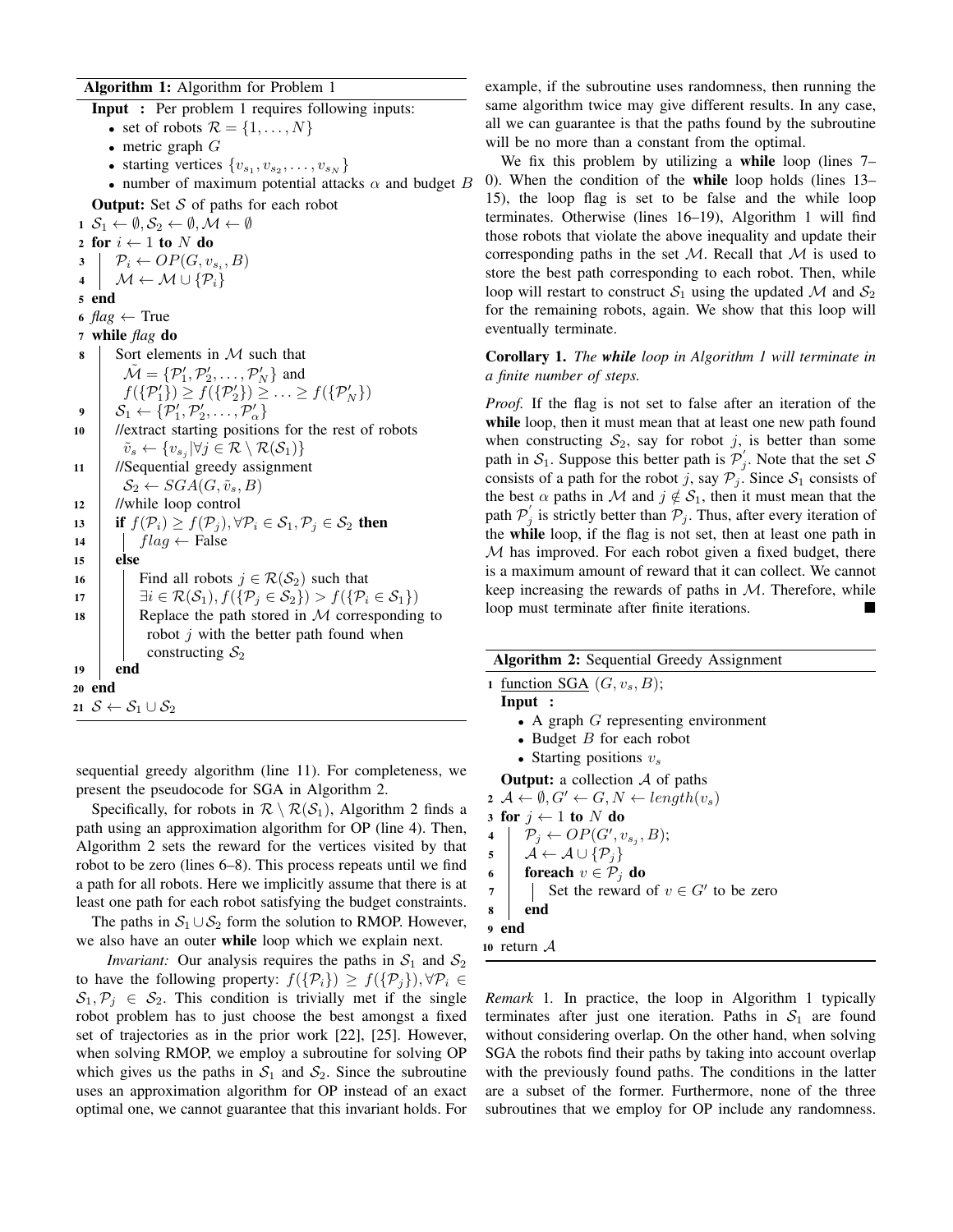Therefore, it is unlikely that the paths in  $S_2$  will be better than that in  $S_1$ . As such, it is unlikely that the while loop will take more than one iteration. Nevertheless, we give the full algorithm for completeness.

So far, we have not discussed the subroutine used to solve OP. In the next section, we present the analysis of the algorithm and then present the three subroutines.

# IV. PERFORMANCE ANALYSIS

<span id="page-4-0"></span>In this section, we quantify the performance of proposed Algorithm [1.](#page-2-2) We first present a new analysis for the Sequential Greedy Assignment (SGA) and then show the performance bound for our algorithm. The performance is based on the notion of curvature of the set functions.

**Definition 3** (Curvature). Consider a finite ground set  $V$  and a monotone submodular set function  $h: 2^{\mathcal{V}} \mapsto \mathbb{R}$ . The curvature of  $h$  is defined as.

$$
k_h = 1 - \min_{v \in \mathcal{V}} \frac{h(\mathcal{V}) - h(\mathcal{V} \setminus v)}{h(v)}
$$
(3)

The curvature takes values  $0 \leq k_h \leq 1$  and measures how far h is from modularity. When  $k_h = 0$ , h is modular since for all  $v \in V$ , we get  $h(V) - h(V \setminus \{v\}) = h(v)$ . On the other extreme, when  $k_h = 1$  there exists some element v that makes no unique contribution to the rest of the set, since we get  $h(\mathcal{V}) = h(\mathcal{V} \setminus \{v\})$ . We assume that the curvature  $k_g$  of the reward function and that  $k_f$  of objective function is strictly less than 1. This is reasonable since it implies every vertex and path in the environment makes some non-zero unique contribution over the rest.

We first analyze the SGA and then use that analysis for proving the performance bound of our algorithm.

#### *A. Sequential Greedy Assignment*

SGA was first proposed in [\[19\]](#page-8-13) to solve the MOP. Note that the MOP is the same as RMOP if we consider  $\alpha = 0$ . SGA solves the problem by finding the path for the  $i^{th}$  robot in the  $i<sup>th</sup>$  iteration, by considering the paths found in the previous  $i - 1$  iterations.

Let  $\mathcal{Q}^* = \{Q_1^*, Q_2^*, \dots, Q_M^*\}$  be the optimal solution to the MOP with  $M$  robots. It is easy to see that these paths will be non-overlapping in a metric graph.

<span id="page-4-3"></span>Proposition 1. *There exists an optimal solution for the MOP consisting of no overlapping paths, i.e.,*  $\mathcal{Q}_i^* \cap \mathcal{Q}_j^* = \emptyset, \forall i \neq j$ .

The proof is given in the supplementary document.

We use an approximation algorithm to find the path for each robot. Let  $\mathcal{P} = {\mathcal{P}_1, \mathcal{P}_2, \ldots, \mathcal{P}_M}$  be the set of paths returned by SGA. Note that SGA runs for  $M$  iterations. Let  $\mathcal{X}_{1:i}$  denote the set  $\{\mathcal{P}_1, \mathcal{P}_2, \ldots, \mathcal{P}_i\}$ , which is the collection of paths returned by SGA after the first  $j$  iterations. We have  $\mathcal{X}_{1:0} = \emptyset$ . With slight abuse of notation, we use  $\mathcal{X}_{1:j}$  to refer to the (unordered set of) vertices visited by the paths in  $\mathcal{X}_{1:j}$ .

Every iteration of SGA requires solving an NP-Hard prob-lem (c.f. line 4 in Algorithm [2\)](#page-3-0). Let  $\mathcal{P}_{j}^{*}$  be the optimal solution for the problem in iteration  $j$ , i.e.,

$$
\mathcal{P}_j^* = \operatorname{argmax}_{\pi_j \in \Pi_j} f_{\mathcal{X}_{1:j-1}}(\pi_j)
$$

where  $\Pi_i$  is the set of all feasible paths for robot j and  $f_X(\mathcal{P}) \triangleq f(X \cup \mathcal{P}) - f(X)$ . Let  $\mathcal{O}_i$  be the set  $\{\mathcal{P}_1^*, \mathcal{P}_2^*, \ldots, \mathcal{P}_j^*\}$ , which is the collection of optimal paths for the problems in iterations 1 through j. We also set  $\mathcal{O}_0 = \emptyset$ .

The analysis in [\[19\]](#page-8-13) gives the relation between  $f(\mathcal{X}_{1:M})$ and  $f(\mathcal{O}_M)$  which is not necessarily be the same as  $f(\mathcal{Q}^*)$ . In fact, the underling relationship between  $f(\mathcal{O}_M)$  and global optimal  $f(Q^*)$  is unclear. Recall that  $Q^*$  is the optimal set of M paths for MOP and  $\mathcal{O}_M$  is the set of M paths where the  $j<sup>th</sup>$  path is the optimal solution to the problem in iteration j of SGA. These are not necessarily the same. One way to see this is to note that the order of the robots in SGA is arbitrary. If we shuffle the order in which the robots select their paths, then the paths found for each robot as well as the per stage optimal paths  $\mathcal{O}_M$  will change but the optimal solution for MOP  $Q^*$  will still be the same. In the following, we will directly establish the relation between  $f(\mathcal{X}_{1:M})$  and  $f(\mathcal{Q}^*)$ . Our proof uses ideas from [\[5\]](#page-8-2).

For now, assume that we use an  $\eta$  approximation for OP,

$$
f_{\mathcal{X}_{1:j-1}}(\mathcal{P}_j) \geq \frac{1}{\eta} f_{\mathcal{X}_{1:j-1}}(\mathcal{P}_j^*).
$$

<span id="page-4-4"></span>**Theorem 1.** *Algorithm* [2](#page-3-0) (SGA) gives a  $\frac{1+\eta}{1-k_g}$  approximation *for MOP, where*  $\eta$  *is the approximation factor for OP and*  $k_q$ *is the curvature for the reward function*  $q(.)$ *.* 

*Proof.* Let  $\Delta_i \triangleq \mathcal{X}_{1:i-1} \cap \mathcal{Q}_i^*$  be the set of vertices visited by both the optimal path for the robot  $i$  and paths found using SGA for robots 1 through  $i-1$ . Let  $\Delta \triangleq \bigcup_i \Delta_i$ . When we construct a path for robot  $i$  in the  $i$ -th iteration, there is a feasible path for robot i that visits all vertices in  $\mathcal{Q}_i^* \setminus \Delta_i$ . That is, if we remove the vertices from the optimal path  $\mathcal{Q}_i^*$ for robot *i* that are also in  $X_{1:i-1}$ , the remaining vertices in  $\mathcal{Q}_i^*$  still form a feasible path for robot i (since it cannot be longer). Therefore, the optimal path  $\mathcal{P}_i^*$  in the iteration i for robot  $i$  should satisfy

<span id="page-4-2"></span>
$$
f_{\mathcal{X}_{1:i-1}}(\{\mathcal{P}_{i}^{*}\}) \ge f_{\mathcal{X}_{1:i-1}}(\{\mathcal{Q}_{i}^{*} \setminus \Delta_{i}\})
$$
  
=  $f(\mathcal{X}_{1:i-1} \cup \{(\mathcal{Q}_{i}^{*} \setminus \Delta_{i})\}) - f(\mathcal{X}_{1:i-1})$  (4)  
=  $g(\cup_{j=1}^{i-1} \mathcal{P}_{j} \cup (\mathcal{Q}_{i}^{*} \setminus \Delta_{i})) - g(\cup_{j=1}^{i-1} \mathcal{P}_{j})$ 

Given two sets  $\mathcal{Y}, \mathcal{Z} \subseteq \Pi$ , using the inequality presented in the footnote in [\[27\]](#page-8-21), we have

<span id="page-4-1"></span>
$$
g(\mathcal{Z} \cup \mathcal{Y}) - g(\mathcal{Z}) + \sum_{j \in \mathcal{Y} \cap \mathcal{Z}} g_{\mathcal{Z} \cup \mathcal{Y} \setminus \{j\}}(j) \ge (1 - k_g)g(\mathcal{Y}).
$$
 (5)

Note that  $\bigcup_{j=1}^{i-1} P_j \cap \{Q_i^* \setminus \Delta_i\} = \emptyset$ . Applying inequality [\(5\)](#page-4-1) to [\(4\)](#page-4-2) and using submodularity, we have

$$
f_{\mathcal{X}_{1:i-1}}(\{\mathcal{P}_i^*\}) \ge f_{\mathcal{X}_{1:i-1}}(\{\mathcal{Q}_i^*\setminus\Delta_i\})
$$
(6)

$$
\geq (1 - k_g)g(\mathcal{Q}_i^* \setminus \Delta_i) \tag{7}
$$

$$
\geq (1 - k_g)(g(\mathcal{Q}_i^*) - g(\Delta_i)). \tag{8}
$$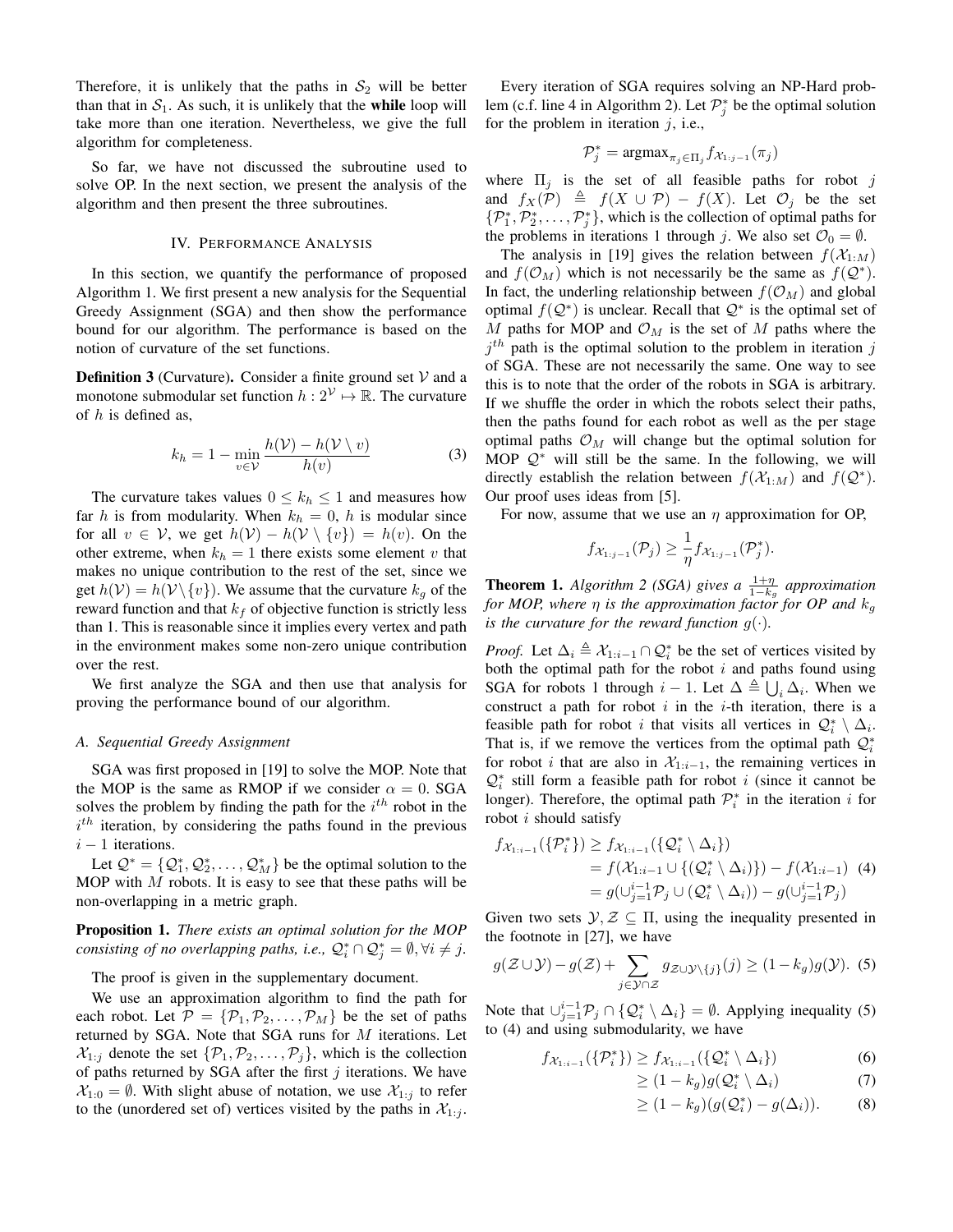Using the  $\eta$  approximation algorithm for OP, we have

$$
f_{\mathcal{X}_{1:i-1}}(\{\mathcal{P}_i\}) \geq \frac{1}{\eta}(1 - k_g)(g(\mathcal{Q}_i^*) - g(\Delta_i)).
$$

Summing over all  $i$ , we get

$$
\sum_{i=1}^{M} \frac{\eta}{1 - k_g} f_{\mathcal{X}_{1:i-1}}(\{\mathcal{P}_i\}) \ge \sum_{i=1}^{M} g(\mathcal{Q}_i^*) - \sum_{i=1}^{M} g(\Delta_i). \tag{9}
$$

The left hand side is equal to  $\frac{\eta}{1-k_g} f(\mathcal{X}_{1:M})$  by definition. Furthermore, by submodularity,

<span id="page-5-4"></span>
$$
\sum_{i=1}^{M} g(\mathcal{Q}_i^*) \ge g(\bigcup_{i=1}^{M} \mathcal{Q}_i^*).
$$
\n(10)

We also have,

$$
g(\Delta) \ge (1 - k_g) \sum_{\delta \in \Delta} g(\{\delta\}) \tag{11}
$$

$$
= (1 - k_g) \sum_{i=1}^{M} \sum_{\delta \in \Delta_i} g(\{\delta\})
$$
 (12)

$$
\geq (1 - k_g) \sum_{i=1}^{M} g(\Delta_i)
$$
\n(13)

where Eq. [\(11\)](#page-5-1) holds due to Lemma 1 in [\[22\]](#page-8-19); Eq. [\(12\)](#page-5-2) follows from Proposition [1](#page-4-3) that states  $\Delta_i \cap \Delta_j = \emptyset, \forall i \neq j$ ; Eq. [\(13\)](#page-5-3) is due to submodularity of  $q$ . Rearranging the terms and using the definition of  $\Delta$ ,

<span id="page-5-5"></span>
$$
-\sum_{i=1}^{M} g(\Delta_i) \ge -\frac{1}{1 - k_g} g(\bigcup_{i=1}^{M} \Delta_i).
$$
 (14)

Since  $\Delta_i \in \mathcal{X}_{1:i-1}$ , by monotonicity we have

<span id="page-5-6"></span>
$$
g(\bigcup_{i=1}^{M} \Delta_i) \le g(\bigcup_{i=1}^{M} \mathcal{X}_{1:i-1}) \le g(\mathcal{X}_{1:M}) = g(\bigcup_{i=1}^{M} \mathcal{P}_i). \quad (15)
$$

Using Eq. [\(10\)](#page-5-4), [\(14\)](#page-5-5), and [\(15\)](#page-5-6), we have,

$$
\frac{\eta}{1-k_g}f(\mathcal{X}_{1:M}) \ge g\left(\bigcup_{i=1}^M \mathcal{Q}_i^*\right) - \frac{1}{1-k_g}g\left(\bigcup_{i=1}^M \mathcal{P}_i\right).
$$

By definition of the objective function  $f$ ,

$$
\frac{\eta}{1 - k_g} f(\mathcal{X}_{1:M}) \ge g(\bigcup_{i=1}^M \mathcal{Q}_i^*) - \frac{1}{1 - k_g} g(\bigcup_{i=1}^M \mathcal{P}_i)
$$

$$
= f(\mathcal{Q}^*) - \frac{1}{1 - k_g} f(\mathcal{X}_{1:M}).
$$

That is,  $f(\mathcal{X}_{1:M}) \geq \frac{1-k_g}{1+\eta} f(Q^*)$  $\blacksquare$ 

We now use this result in proving our main result.

# *B. Analysis for Algorithm [1](#page-2-2)*

<span id="page-5-7"></span>Theorem 2. *Algorithm [1](#page-2-2) returns a set* S *such that*

$$
f(\mathcal{S} \setminus \mathcal{A}^*(S)) \ge \frac{\max\left[1 - k_f, \frac{1}{\alpha+1}, \frac{1}{N-\alpha}\right]}{\frac{1+\eta}{1-k_g}} f^*
$$

*where*  $\eta$ ,  $k_g$  *are the same as that defined in Theorem [1;](#page-4-4)*  $k_f$ *is the curvature of objective function* f*; and* A<sup>∗</sup> (S) *is the optimal removal set of* S*; and* f ∗ *is the optimal solution to RMOP.*

The omitted proofs can be found in [here.](https://drive.google.com/file/d/1m-ASPFcm7mUe6LD9j0UJHT9ctV6HIyvw/view?usp=sharing)

Now, we describe the three subroutines that can be employed for solving OP. We start with the most general case where the reward function  $q$  is submodular and the budget for each robot must be strictly enforced.

<span id="page-5-1"></span>Corollary 2. *If recursive greedy algorithm [\[18\]](#page-8-12) is used as subroutine to solve OP and additionally each robot has a predefined terminal vertex, then* η *in Theorem [2](#page-5-7) equals to* log(*OPT*). Here *OPT* is the reward collected by the optimal *algorithm. The running time of the resulting algorithm is quasi-polynomial since the running time of recursive greedy is quasi-polynomial.*

<span id="page-5-3"></span><span id="page-5-2"></span>Next, consider the variant where  $q$  is still submodular, but each robot is allowed to exceed its predefined budget by a bounded amount.

Corollary 3. *If General Cost-Benefit (GCB) approximation algorithm [\[28\]](#page-8-22) is used as subroutine for OP and we are allowed to relax given budget to*  $\frac{\psi(n)K_c}{\beta(1+\beta(K_c-1)(1-k_c))}B$ , then  $\eta$ *in Theorem* [2](#page-5-7) *equals to*  $2(1-e^{-1})^{-1}$ *. Here,*  $\psi(n)$ *,*  $\beta$ *, K<sub>c</sub>, k<sub>c</sub> as defined in [\[28\]](#page-8-22). The GCB algorithm runs in polynomial time.*

Finally, consider the case where  $q$  is modular. Here, we get the strongest guarantee with no relaxations to RMOP.

Corollary 4. *If the reward function* g *is modular, then by using the approximation algorithm for OP in [\[5\]](#page-8-2) yields an*  $\eta = 4$ *in Theorem [2.](#page-5-7) The running time of the algorithm in [\[5\]](#page-8-2) is polynomial.*

# V. NUMERICAL SIMULATIONS

<span id="page-5-0"></span>In this section, we validate the performance of Algorithm [1](#page-2-2) through numerical simulations. In particular, (1) we compare the performance of our algorithm with two baseline strategies; (2) demonstrate the robustness of the proposed algorithm against attacks that are not necessarily the worst-case ones; and (3) investigate the running time as a function of the size of the input graph and number of robots. All experiments were performed on a Windows 64-bit laptop with 16 GB RAM and an 8-core Intel i5-8250U 1.6GHz CPU using Python 3.7.

#### *A. Simulation Setup*

*Application case study:* We use the application of monitoring a marine environment for mapping oil leaks, macroalgal blooms, or pH values. Specifically, as explained in [\[29\]](#page-8-23), such tasks usually calls for collaboration of multiple sensors including satellites, which can provide coarse prior information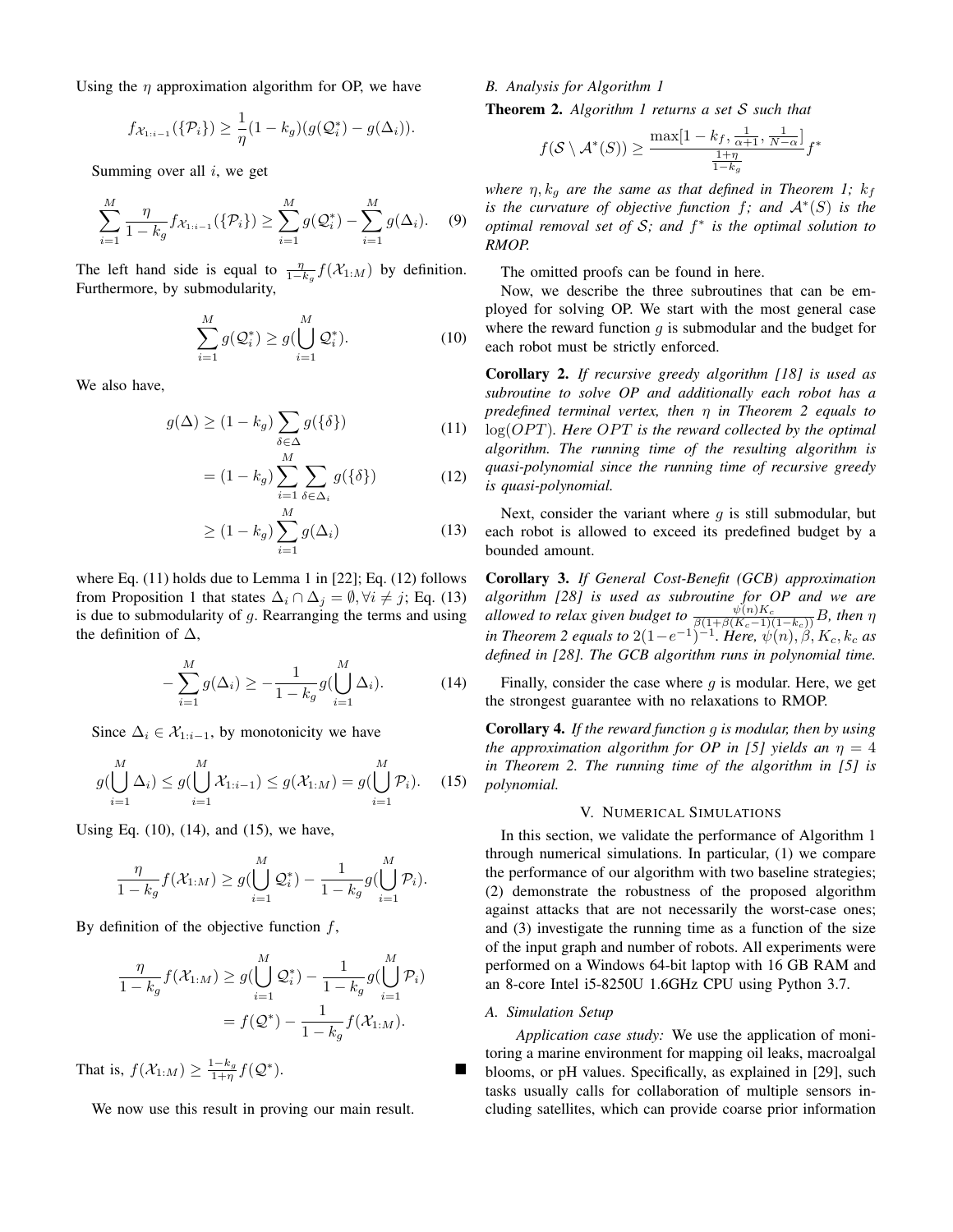

<span id="page-6-0"></span>Fig. 2. Case study of monitoring macroalgal blooms using  $N = 6$  robots assuming  $\alpha = 3$  failures. Colored dots indicate locations to be monitored along with their importance (i.e., rewards). Red crosses indicates worst-case attacks found using brute-force. Paths returned by the proposed algorithm manages to cover one of the three important areas (lower left corner) while SGA loses all three. The background map is part of Yellow Sea, where green tides prevails every summer since 2007.

on the concentration of the phenomenon of interest, and mobile robotic sensors, which can use the prior information for targeted data collection. Using this as motivation, we consider a scenario where prior information from satellites (for example) can be used to define an importance map over the environment to be monitoring. Fig. [2](#page-6-0) shows the setup which consists of 96 vertices placed in the environment. The color of the vertex reflects the importance of that vertex which gives the reward associated with visiting that vertex. Here, the single robot function,  $q(\mathcal{P}_i)$ , is a modular reward. The cost along the edges is the Euclidean distance between the vertices. Assuming unit speed of travel, the cost of a path reflects the travel time of the robot. In all the instances, each robot is given a budget  $B = 60$  units.

*Baseline algorithms:* Since we introduce RMOP in this paper, there is no other efficient algorithm to directly compare the performance with. One option is to compute the optimal solution (using for example, brute-force enumeration) which quickly becomes intractable. Instead, we choose two approximation algorithms for MOP, the non-adversarial version, as baselines. The first one uses the sequential greedy assignment for all  $N$  robots (we refer to it as  $SGA$ ) where the path for robot  $i$  is based on the paths computed for robots 1 through  $i-1$ . The second baseline is the naive greedy algorithm where each robot naively (without considering the travel cost) and greedily (without considering other robots) maximize their rewards (we refer to it as NG).

For both SGA and the proposed algorithm, we use the GCB algorithm solving OP due to its efficiency and ease of implementation. Specifically, we implement GCB using details provided in [\[28\]](#page-8-22). When running GCB, we simply set the relaxed budget itself to be B.

*Attack models:* Our algorithm is designed to give performance guarantees against worst-case attacks. However, in practice, we would like for any algorithm to be robust to not just the worst-case attacks but also other attacks. Therefore, we evaluate two other types of attacks besides worst-case attacks. The details are provided in the next subsection.

# *B. Results*

Fig. [2](#page-6-0) shows a qualitative example comparing our proposed algorithm and SGA with  $N = 6$  and  $\alpha = 3$ . Not surprisingly, the six paths found by SGA does not have any overlap but the ones found by our algorithm does. As a result, the worst-case attack takes away all three robots covering the important regions in SGA, whereas one of the three regions is still covered with our algorithm. The worst-case attacks were computed using brute-force.

Next, we present quantitative results. In all following figures, the errorbar shows the variance of 20 trials where the starting robot positions are randomly chosen.

<span id="page-6-1"></span>

<span id="page-6-2"></span>Fig. 3. (a) Rewards after worst-case attack with increasing  $\alpha$  and  $N = 10$ . (b) Rewards after random  $\alpha$  attacks and  $N = 10$ .

Fig. [3a](#page-6-1) shows the comparison between our algorithm for RMOP with SGA and NG as  $\alpha$  increases with  $N = 10$ . The bars show the rewards collected by the robots after attacks. Our algorithm returns paths that are slightly worse than SGA when  $\alpha$  is small. This is not surprising since our algorithm will have overlapping paths whereas SGA will not. NG is the other extreme since each robot plans for itself which can lead to high degree of overlap. As  $\alpha$  increases, our algorithm outperforms SGA. For example, when  $\alpha = 8$  our algorithm yields a reward of 451 whereas SGA only yields 283 on average.

Next, we evaluate the performance of our algorithm when the attack model does not match the worst-case one assumed during planning. The goal is to verify the robustness of the algorithm to other attack models. Fig. [3b](#page-6-2) shows the comparison between our algorithm and the two baselines as  $\alpha$  varies when the attacked robots are randomly chosen. Our algorithm still plans assuming worst-case attacks. We observe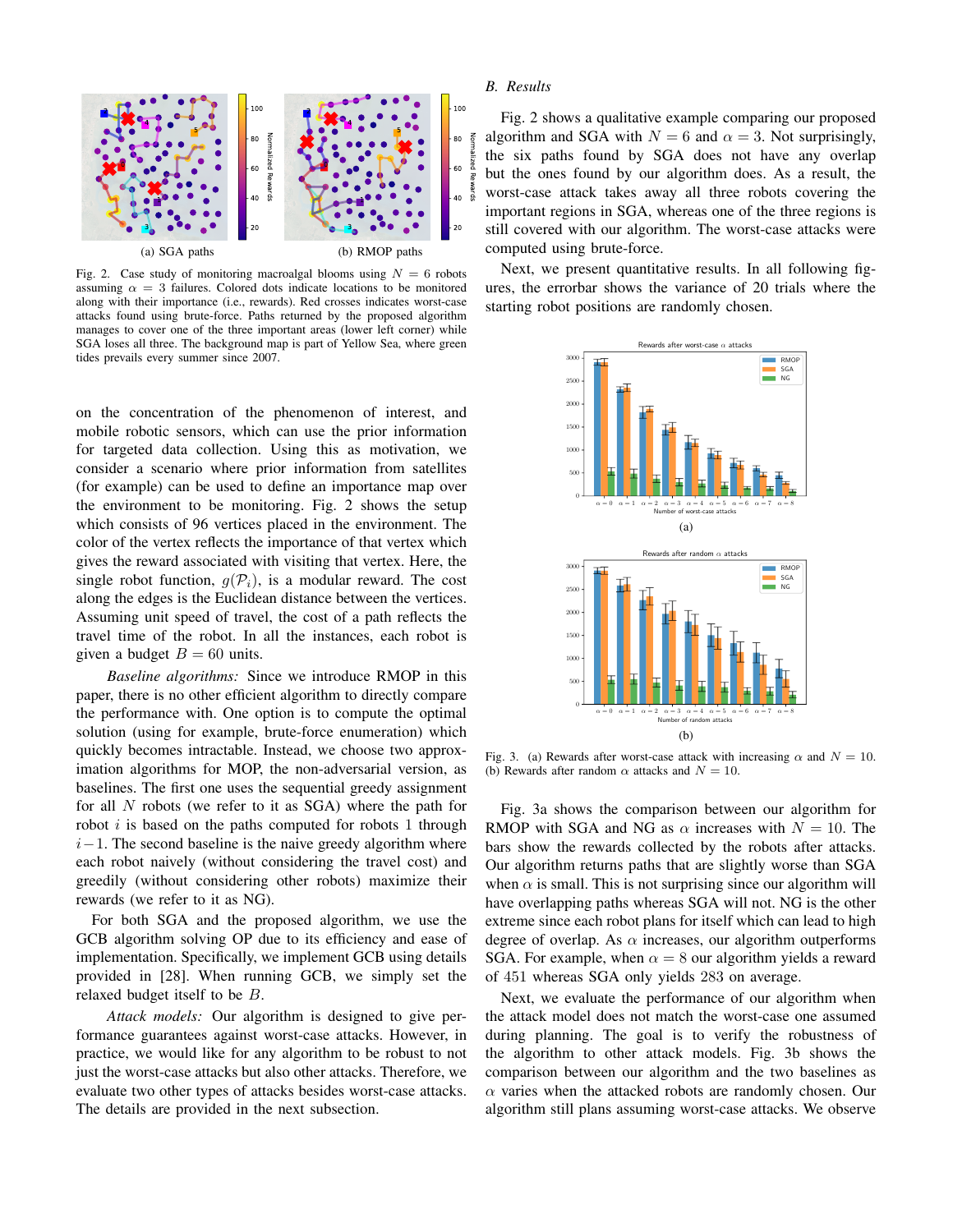

<span id="page-7-1"></span>Fig. 4. Rewards after worst-case attacks of increasing sizes,  $|\mathcal{S}_A| \leq \alpha$ . Here the planner uses  $N = 7$  and  $\alpha = 4$ .

the same trend with random attacks as with the worst-case ones — as  $\alpha$  increases, our algorithm outperforms SGA.

Fig. [4](#page-7-1) shows results for the case where we construct paths assuming  $\alpha = 4$  robots will be attacked but in practice only  $|S_A| < \alpha$  robots suffer from worst-case attacks. SGA performs better than our algorithm when the number of robots actually attacked  $|\mathcal{S}_{\mathcal{A}}|$  is far from the designed value of  $\alpha$ . As the actual number of robots attacked increases and  $|S_A|$  approaches  $\alpha$ , our algorithm outperforms SGA.



<span id="page-7-2"></span>Fig. 5. Rewards after: (1) no attacks; (2)  $\alpha$  out of N robots under worst-case attack; (3)  $\alpha$  out of N robots under random attack.

Fig. [5](#page-7-2) shows the evaluation when there are (1) no attacks; (2) worst-case attacks; and (3) random attacks for four configurations of N and  $\alpha$ . In all three cases, our algorithm still plans the paths assuming worst-case attacks for the given value of  $\alpha$ . When there are no attacks (first set of bars in each subfigure), SGA outperforms our algorithm as observed in previous charts. When worst-case attacks do happen (middle set of bars), the average rewards collected by the unattacked robots employing our algorithm is better than that of SGA. This is also the case when the  $\alpha$  attacked robots are chosen randomly (third set of bars). This trend holds for various values of N and  $\alpha$  as shown.



<span id="page-7-3"></span>The running time comparisons between our algorithm and SGA are shown in Fig. [6.](#page-7-3) We vary the number of robots as well as the size of the graph. Our algorithm takes longer than SGA which is expected since it uses SGA as a subroutine. Nevertheless, we observe similar trends in the runtime.

*Discussion of Results:* The results show the proposed algorithm works in practice as intended. As the number of attacked robots increases (either  $S_A$  or  $\alpha$ ), it outperforms SGA. Furthermore, we observe that the margin between our algorithm and SGA increases as the number of attacked robots increases. Even when our algorithm finds worse paths than SGA, they are still comparable to SGA and are significantly better than NG. We also observe that our algorithm is robust to the actual attack models — even if the attacks are not the worst-case ones, we see similar trends.

# VI. CONCLUSION

We introduced a new problem, termed Robust Multiple-Path Orienteering Problem, in which we seek to construct a set of paths for robots such that even if a subset of robots fail, the rest of the team still performs well. We provided an approximation algorithm for RMOP, which builds on bounded approximation algorithm for OP and the sequential greedy assignment framework. We showed three variants of the general algorithm that use three different subroutines for OP and still yield a bounded approximation for RMOP. In addition to theoretical results, we presented empirical results showing that our algorithm is robust to attacks other than the worst-case ones. We also compare our performance with baseline algorithms and show that our algorithm yields better performance as more and more robots are attacked. An immediate future direction to extend our work to the online variant of RMOP in which robots can replan once they know which (if any) robots are attacked.

# VII. ACKNOWLEDGEMENT

This work is supported by the the National Science Foundation under Grant No. 1943368, and the Office of Naval Research under Grant No. N000141812829

#### **REFERENCES**

<span id="page-7-0"></span>[1] P. Vansteenwegen, W. Souffriau, and D. Van Oudheusden, "The orienteering problem: A survey," *European Journal of Operational Research*, vol. 209, no. 1, pp. 1–10, 2011.